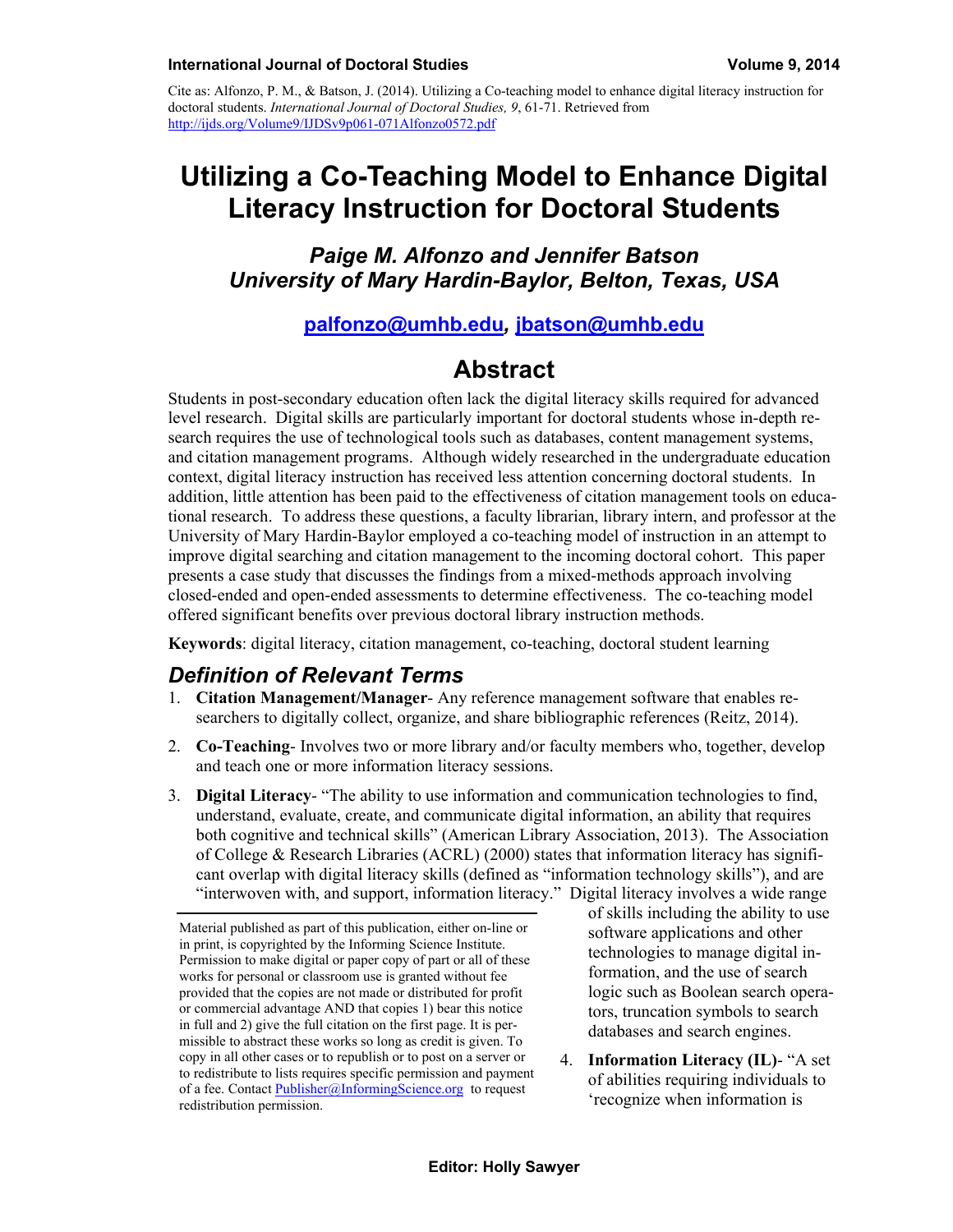needed and have the ability to locate, evaluate, and use effectively the needed information'" (Association of College and Research Libraries [ACRL], 2000).

- 5. **Point of Need Instruction** Instruction provided at the time where it is most relevant.
- 6. **Zotero** Free citation management software used in many universities to manage references for scholarly writing. It was "developed by and for academic scholars and provides a platform that can be used to teach students how to manage voluminous citation data" (Kim, 2011, p. 412).

## **Introduction**

Many doctoral students returning to college after an absence, as well as students entering directly from undergraduate programs, do not arrive with adequate digital literacy skills. Using databases to find resources and citation management applications to track research are important minimum skills for successful doctoral degree completion. Most current research refers to digital literacy and adult education in the framework of the digital divide or undergraduate education. This study approaches the problem in the context of highly educated, non-traditional age doctoral students, who may lack adequate research skills. This case study discusses the implementation and outcomes of a co-teaching model introduced to provide effective digital literacy instruction to the Ed.D. students at the University of Mary Hardin-Baylor (UMHB).

# **The Problem**

A large fraction of doctoral research involves the use of digital technology. It is essential to equip doctoral students with the necessary tools and skills to perform advanced level research successfully. While it is not exclusively the librarians' responsibility to teach these skills, as experts in information retrieval and holders of a master's degree in library information science, librarians are ideally suited for helping students find and gather information from various resource systems. Time allotments for database research instruction at many colleges and universities are limited. The predominant form of library instruction at UMHB is in the form of a one-hour, single session, bibliographic methods tutorial. Librarians and faculty determined that a more thorough method of instruction would be beneficial. A faculty librarian, library intern, and education professor at the University of Mary Hardin-Baylor used co-teaching and a workshop model to address the problem. We integrated digital literacy instruction involving electronic database research and a citation management software program (i.e., Zotero) into the education process to prepare the students for the intense research required to obtain advanced degrees.

## *Review of the Literature*

The ability to use digital resources is critical to the research necessary to attain a doctoral degree. Skills include using content management software, citations to both record and find resources, and information retrieval logic such as Boolean search operators and truncation symbols to find digital information. The literature indicates that while doctoral students require these skills, many are not familiar with modern research databases and often lack the library research skills needed for advanced level digital research (Beile, 2008; Cooke, 2010; Tuñón & Ramirez, 2010). Compounding the problem is the fact that faculty may not be prepared to teach these skills, especially given the rapid change in library technology. As cited in Johnson, Brown, and Becker's report (2013), digital media literacy continues its rise in importance, [however] training in the supporting skills and techniques is rare in teacher education and non-existent in the preparation of most faculty (p. 9). Librarians have the ability to provide "more direction and guidance in how to use the resources…as [graduate students] search for the specialized information needed for theses or dissertations" (Cooke, 2010, p. 217-218). While librarians are taking a more active role in assist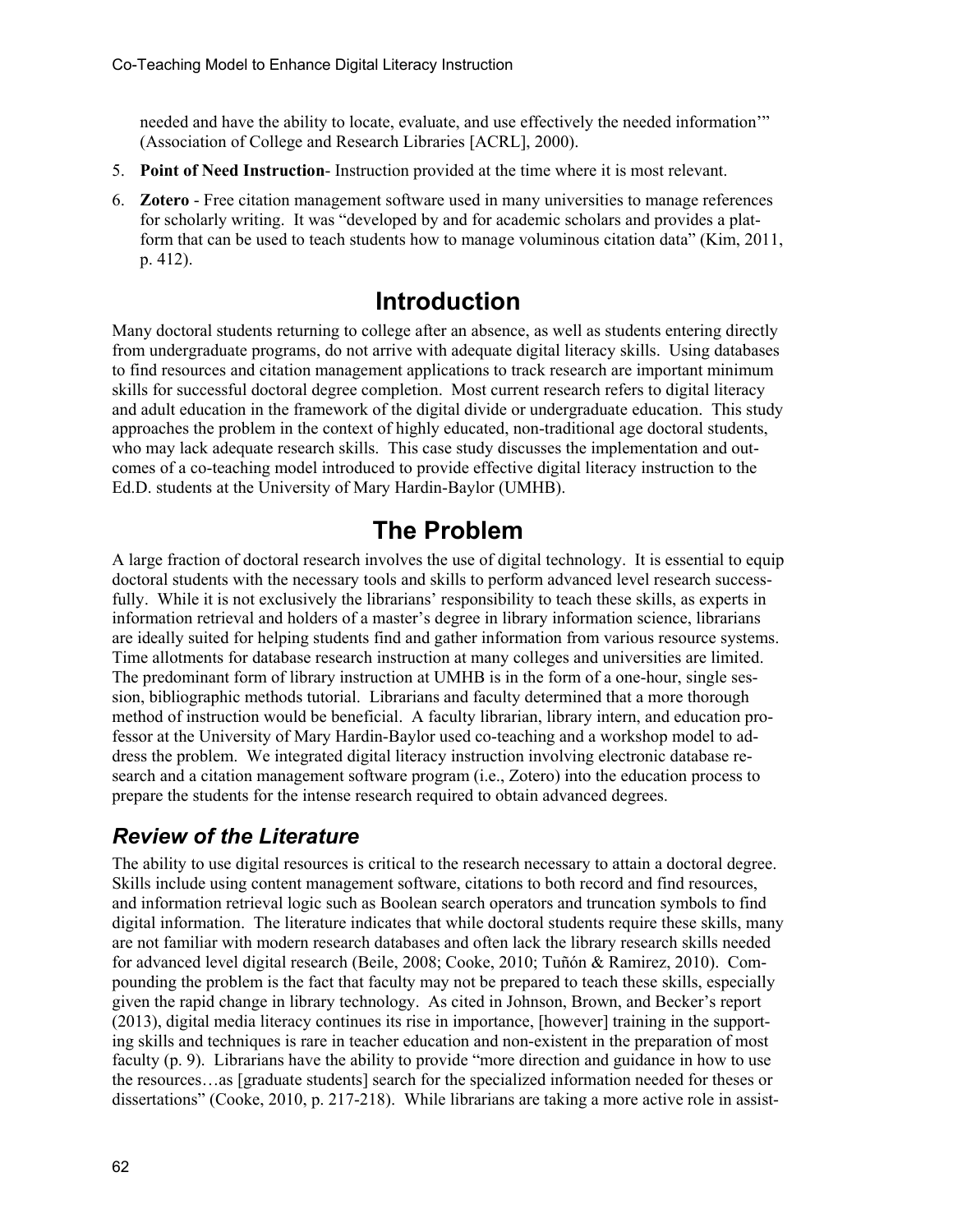ing faculty with digital and information literacy (IL) instruction (Gullikson, 2006; Walter, 2008), they are often not utilized to their fullest potential (Badke, 2005; DaCosta, 2010). Librarians and faculty co-teaching digital literacy skills is a solution to the problem of getting the digital literacy instruction to the students in the way most conducive to learning.

Co-teaching provides significant benefits for both professors and the librarians. In particular, librarians can gain insight on subject specific needs and provide individualized answers to questions about information technology. Professors are relieved from teaching IL skills that are often outside their specific area of expertise and can see how search techniques and citation management skills enhance research. Medaille and Shannon (2012) state that "co-teaching provides instructors with feedback and different points of view while also giving them the freedom to emphasize certain content areas" (p. 135). The librarian can emphasize digital literacy skills that directly support the instructional goals of the course at the *point of need.* Research suggests that point of need support is an important element in teaching digital literacy skills (Hall, Nix,  $\&$ Baker, 2013; Tuñón and Ramirez, 2010; Walker, 2013). For doctoral students, co-teaching permitted the introduction of key skills at the point the students began to see the need for them, while researching for a literature review.

With the dramatic increase of articles found online, the ability to locate information in databases rather than just on the shelf is critical. Understanding the difference between a keyword and subject search or the benefits of using truncation symbols, Boolean operators, and synonyms can mean the difference between a successful search and frustration. Doctoral students, especially those returning after years out of the academic environment benefit from instruction in these digital literacy skills.

Another application that directly involves the need for digital competency is citation management tools. The ability to use software applications and other technologies to manage digital information is included in ACRL's (2000) list of Information Literacy Competency Standards for Higher Education as a skill to enable students to achieve a wide variety of academic goals. As scholarly literature continues to become available digitally, opportunities arise for more efficient knowledge management methods (Dreher & Dreher, 2011). The manual methods of accessing, managing, sharing, and storing digital articles can be labor-intensive (Dreher & Dreher, 2011) and unnecessary due to the availability of electronic citation management software which are fast becoming standard research tools (Childress, 2011). Using citation management software "strengthens students' citation knowledge and removes tedious hand formatting of bibliographic entries" (Kim, 2011, p. 412) which saves time by streamlining the management of large volumes of literature and allowing researchers more time to focus on content rather than technicalities. The proliferation of citation management software has increased the role of librarians in the areas of instruction and technical support of these resources, and it increases opportunities for librarians to meet their students' needs (Childress, 2011; Fernandez, 2012). Kim (2011) states that "Zotero can be used to help students strengthen their citation knowledge, create personalized citation libraries that are consistent with professional expectations, and eliminate tedious hand formatting of bibliographic entries allowing for more rigorous attribution and raise student enthusiasm for proper uses of literature citations" (p. 415). Research on the use of reference management tools has received little attention in the literature (Childress, 2011; Kim, 2011), but is useful for researching methods of improving digital literacy.

#### **Method**

The doctoral program at UMHB is research intensive. Many incoming doctoral students do not have the required skills to conduct digital research and knowledge management efficiently. The purpose of this study was to examine the effectiveness of using a co-teaching model of instruction to optimize digital literacy skills for the incoming cohort of doctoral students at UMHB.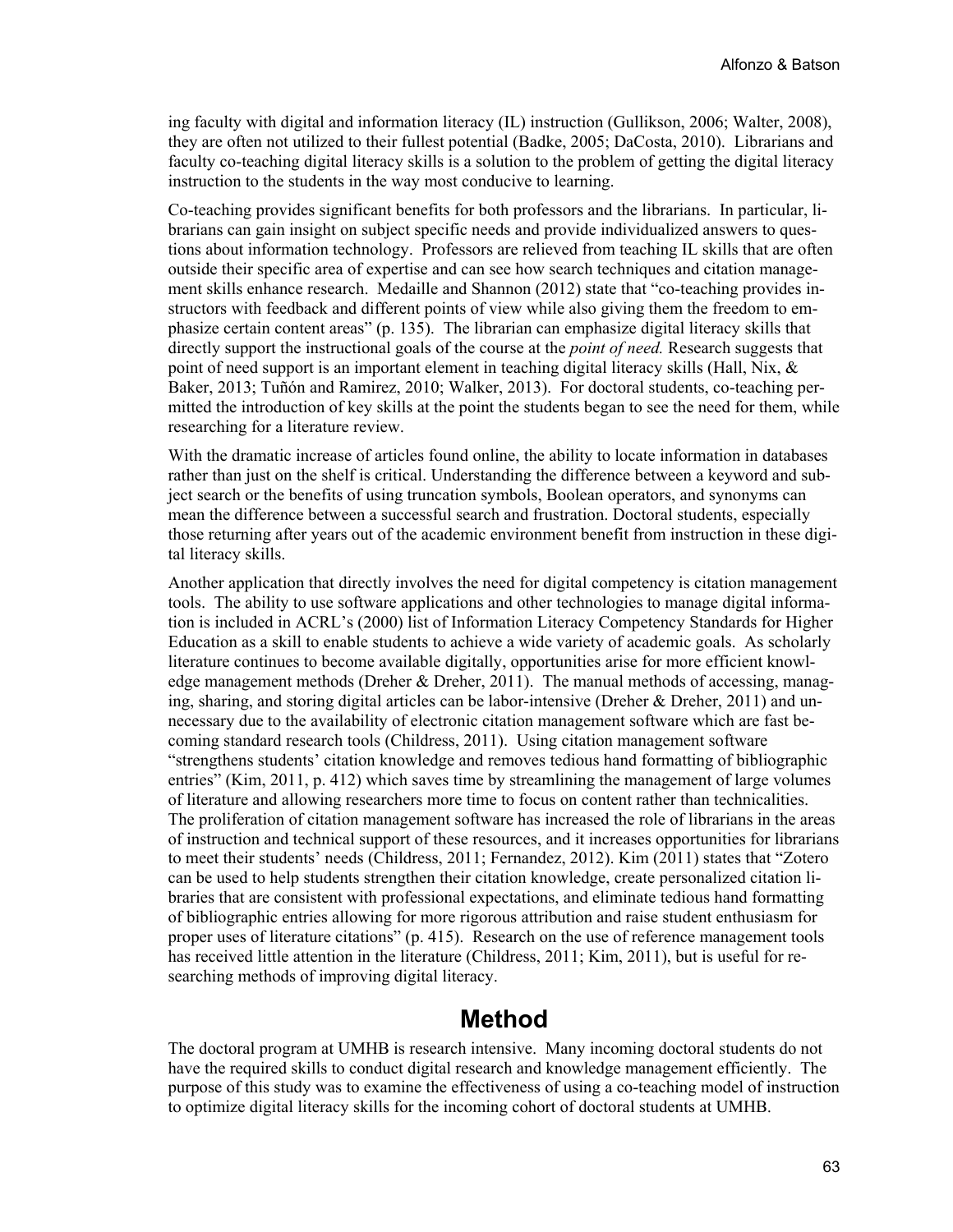## *Sample*

The sample was the incoming doctoral cohort of 20 students. The cohort included 14 female and 6 male students with an age range of 25 to 52.The participants mean age was 40 with 77% over 35 years of age. The participants self-identified as 2 Black, 1 Hispanic, and 17 White/Caucasian. The majority of students work full time in public education. The doctoral program is set up on a weekend cohort format. The program includes a two-week summer institute and "a total of 11 class weekends each academic year" (University of Mary Hardin-Baylor, n.d.) to accommodate for students' professional responsibilities. Students who complete coursework and dissertation research earn a Doctorate of Education, Ed.D.

## *Workshop Design and Delivery*

In collaboration with the professor, the librarian designed a series of five workshops during the course of a week (see Table 1). The focus was library orientation, citation introduction, and bibliographic management. The students at the doctoral level were generally proficient in the research process but, as non-traditional age students, were less familiar with computer skills and software for research. Therefore, the workshops emphasized digital resource management instruction.

| <b>Table 1: Workshop Schedule</b> |                                                 |                                |  |  |  |  |  |  |
|-----------------------------------|-------------------------------------------------|--------------------------------|--|--|--|--|--|--|
| Day/Time                          | Workshop                                        | Group                          |  |  |  |  |  |  |
| Day 1<br>11:00am-12:00pm          | Library orientation, basic database<br>research | 1 (beginners) and 2 (advanced) |  |  |  |  |  |  |
| Day 1<br>3:20pm-4:30pm            | APA formatting and citation basics              | 1 and $2$                      |  |  |  |  |  |  |
| Day 2<br>9:30am-10:30am           | Zotero-Managing resources                       | $\overline{2}$                 |  |  |  |  |  |  |
| Day 2<br>11:00am-12:00pm          | Zotero-Managing resources                       | 2                              |  |  |  |  |  |  |
| Day 3<br>9:30-10:30 am            | Zotero-Building a bibliography                  | 2                              |  |  |  |  |  |  |
| Day 3<br>11:00am-12:00pm          | Zotero-Building a bibliography                  | 1                              |  |  |  |  |  |  |
| Day 4<br>$2:00$ pm                | Zotero-Advanced                                 | 2                              |  |  |  |  |  |  |

The librarian created a pre-assessment, post-assessment, and follow-up assessment using Qualtrics software. The professor reviewed and edited them. The librarian also created a PowerPoint presentation for each workshop. Students were required to download the citation management software Zotero onto their devices.

## *Pre-Assessment*

The assessment was adapted from the "Information Literacy Assessment Scale for Education" (ILAS-ED), created in 2005. The original assessment consists of 46 multiple-choice questions,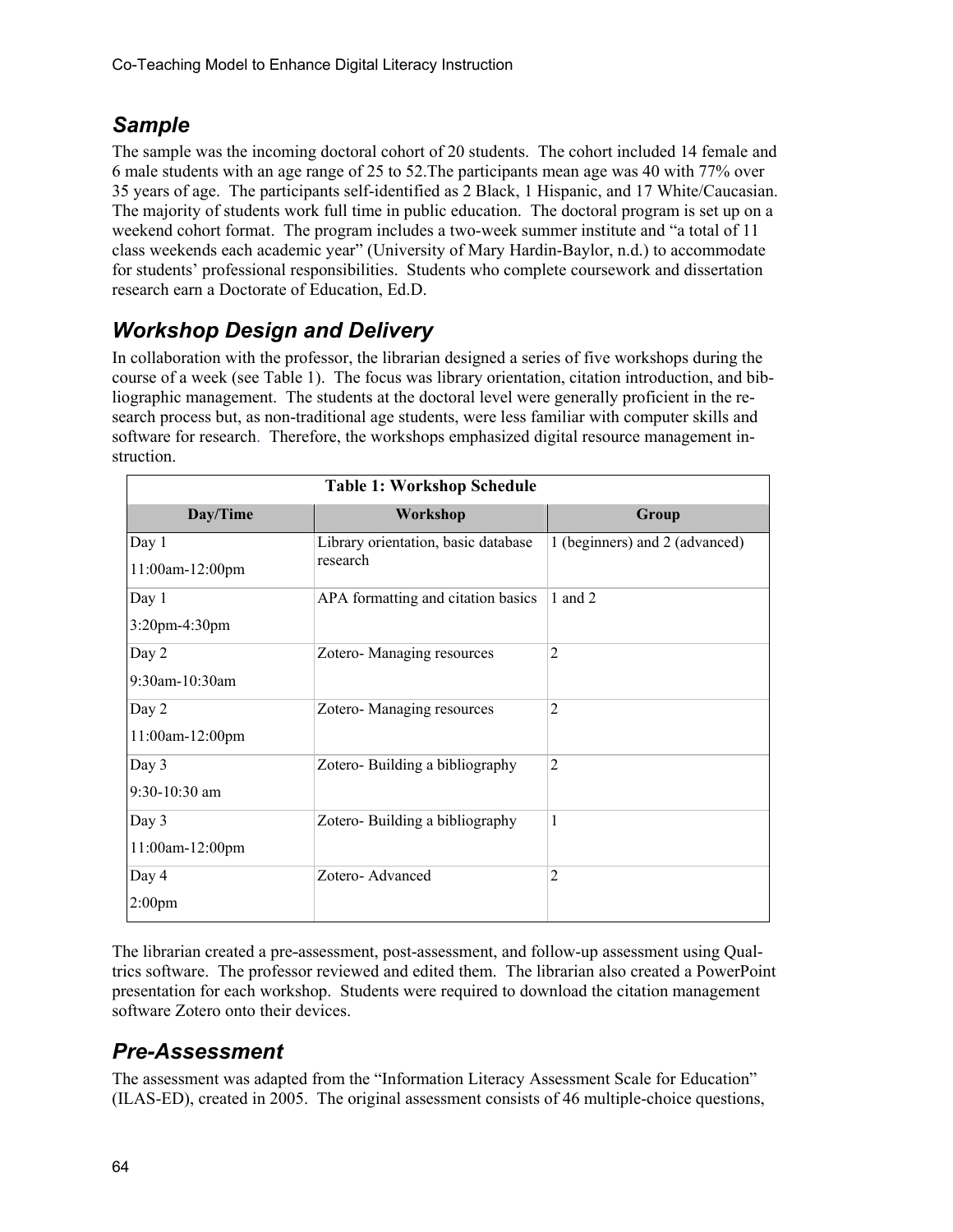22 of which reflect cognitive content (Beile, 2008). The Association of College and Research Libraries' (ACRL) information literacy standards form the basis for the questions (Association of College and Research Libraries, 2000). The instrument assesses pre-service teachers' information literacy levels.

To assess entering doctoral students, the ILAS-ED was modified and parsed down to 9 questions to accommodate student time constraints. Twenty students received an online pre-assessment two weeks before the workshops and 18 responded. The librarian and professor collaborated on the assessment modifications. The workshops incorporated the results of the pre-assessment in the design of the presentation.

The first question gathered age demographics. The second question assessed student perception of their searching abilities based on a rated sliding scale of *poor* (0-2.9), *fair* (3-4.9), *good* (5-6.9), *very good* (7-8.9), and *excellent* (9-10). The majority of students rated their database and Internet searching skills as *good* and their catalog searching skills as *fair*.

Questions 3 through 6 assessed students' ability to find library materials and journal articles utilizing keywords, subject headings, and search operators such as truncation symbols and quotation marks using multiple-choice responses. The majority of students understood databases, truncation symbols, and keyword and subject searching. However, most could not determine how to use a citation to search the library's catalog. All questions received some incorrect answers.

Questions 7 through 9 asked students' preferred method for resource management and scholarly communication, and background using cloud storage, search engines, and citation management tools. The majority of students preferred a digital method when saving citations. The majority of students preferred to use cloud storage either *sometimes* or *often*.

#### *Workshop 1: Library Orientation*

All students attended a library orientation on the first day. Many of the students had not used a library in several years, so awareness of the available library services was important. The orientation covered location information, journal and database access, interlibrary loan, and other basic services. Also included was the use of search techniques such as using Boolean operators and truncation symbols.

## *Workshop 2: American Psychological Association Citation Style*

The doctoral students use the American Psychological Association (APA) citation style for their coursework and dissertations. Due to the complexity of APA style and difficulty other cohorts had experienced with it, the professor requested a workshop session dedicated to APA instruction.

The librarian taught the APA session on the first day and lasted one hour. All students were required to attend. The focus of the session was to present the most common APA mistakes that graduate students make rather than basic citation instruction. Most students had knowledge of basic APA citation, but were unaware of specific style and grammar rules. Topics included reading digital articles to extract citation information, avoiding passive voice, formatting in-text citations, eliminating dangling modifiers, using people first language, maintaining gender neutrality, organizing headings and using Microsoft Word's advanced grammar and style settings.

## *Workshop 3: Zotero*

Zotero is a free citation management software program that allows the user to gather and store bibliographic resources such as journal articles and books ("About," n.d.). It also has functionality to generate in-text, footnote, and bibliographic citations, and store PDF files. Since Zotero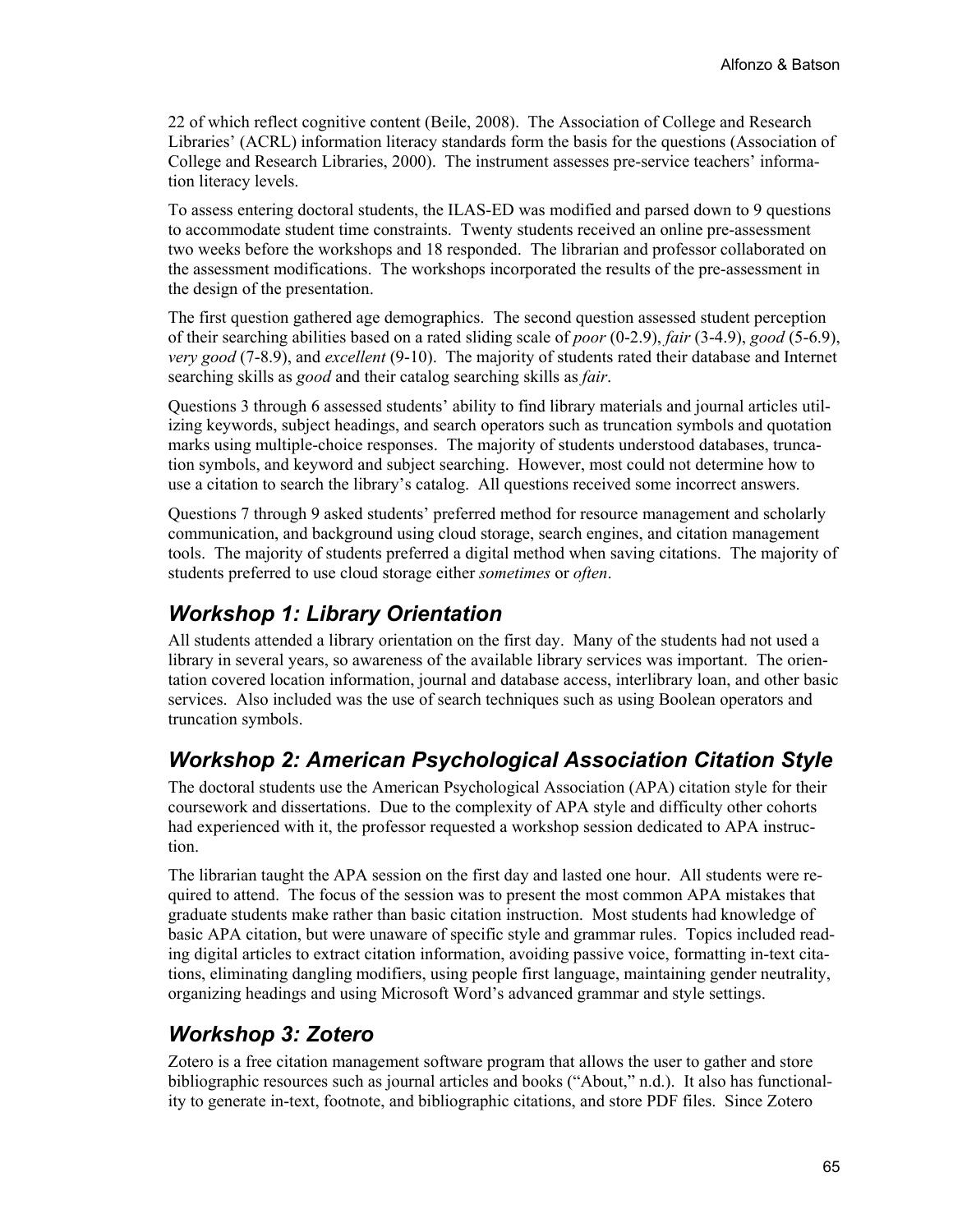offers a robust citation management platform for no fee, it has garnered use by many academics and researchers. It has the benefit over proprietary citation management programs with a university license in that scholars do not lose their resource library if they leave the university. Users have the option to download Zotero as a Firefox plugin or as a separate program (known as Zotero Standalone). Like most freeware programs, technical support is available through forums. This differs from proprietary programs such as Refworks and Endnote that provide technical support and customer service teams. Without standard technical services, it was even more vital to provide instruction as some individuals have difficulty combing through forums and troubleshooting issues.

For the Zotero workshops, the students self-selected one of two groups: advanced or beginner. Separate training provided tailored instruction and more individualized attention with a smaller class size. While one class was in the workshop, the other attended another seminar. Instruction occurred over 3 days. On day 1, the librarian covered the basics of Zotero including adding resources into the program from various platforms and in various file types. The librarian focused on integrating Zotero into Microsoft Word for in-text citation and bibliography generation on day 2. The third day consisted of advanced Zotero features that students had the option to attend.

The Zotero classes took place in a classroom setting with students using their personal laptops, the one they would actually use for their research. Instructors could troubleshoot any problems due to different platforms before the students left the class. PowerPoint presentations guided live demonstrations, allowing students to perform the steps with the instructor. This more active model replaced a static lecture-only model of instruction. While the presenter was instructing, the library intern or professor helped individual students who were having difficulty. If a student had a question that required the librarian's attention, the professor would take over the class instruction. After the lecture portion, students completed a hands-on activity to enhance comprehension and retention. This "practice by doing" model appeared to encourage student confidence with Zotero.

## *Post-Assessment*

To evaluate the long-term effectiveness of the methods, students took a post-assessment approximately one month after the conclusion of the workshops. The post-assessment was the same instrument as the pre-assessment with some minor modifications. Reworded questions avoided repetition and memorized answers. Fifteen of the original 20 participants responded.

The first question consisted of three parts and pertained to students' comfort level with searching the library's databases, catalog, and searching the Internet for information. The average rating increased when compared to the replies on the pre-assessment. The majority of students rated their database and Internet searching skills higher, *very good*, and their catalog searching skills as *good.* 

Similar to the pre-assessment, questions 2 through 6 on the post-assessment analyzed students' ability to find library resources and utilize advanced search techniques when conducting research. The results were very similar to the pre-assessment. There was no measured improvement on the question assessing students' ability to select the best method for retrieving an article from a given citation. In addition, there was a decrease in correct answers on the question assessing students' ability to search by subject to find resources on a specific topic. These results might be due to the limited time allotted for database instruction and/or the lack of students' actual research exposure.

Question 7 asked for students' preference regarding citation management. All but one of the respondents chose Zotero as their preferred method, versus only 33% in the pre-assessment. Questions 8 through 11 asked for student feedback regarding class and instructor quality and question as well as additional comments. The respondents rated the instructor and class quality an average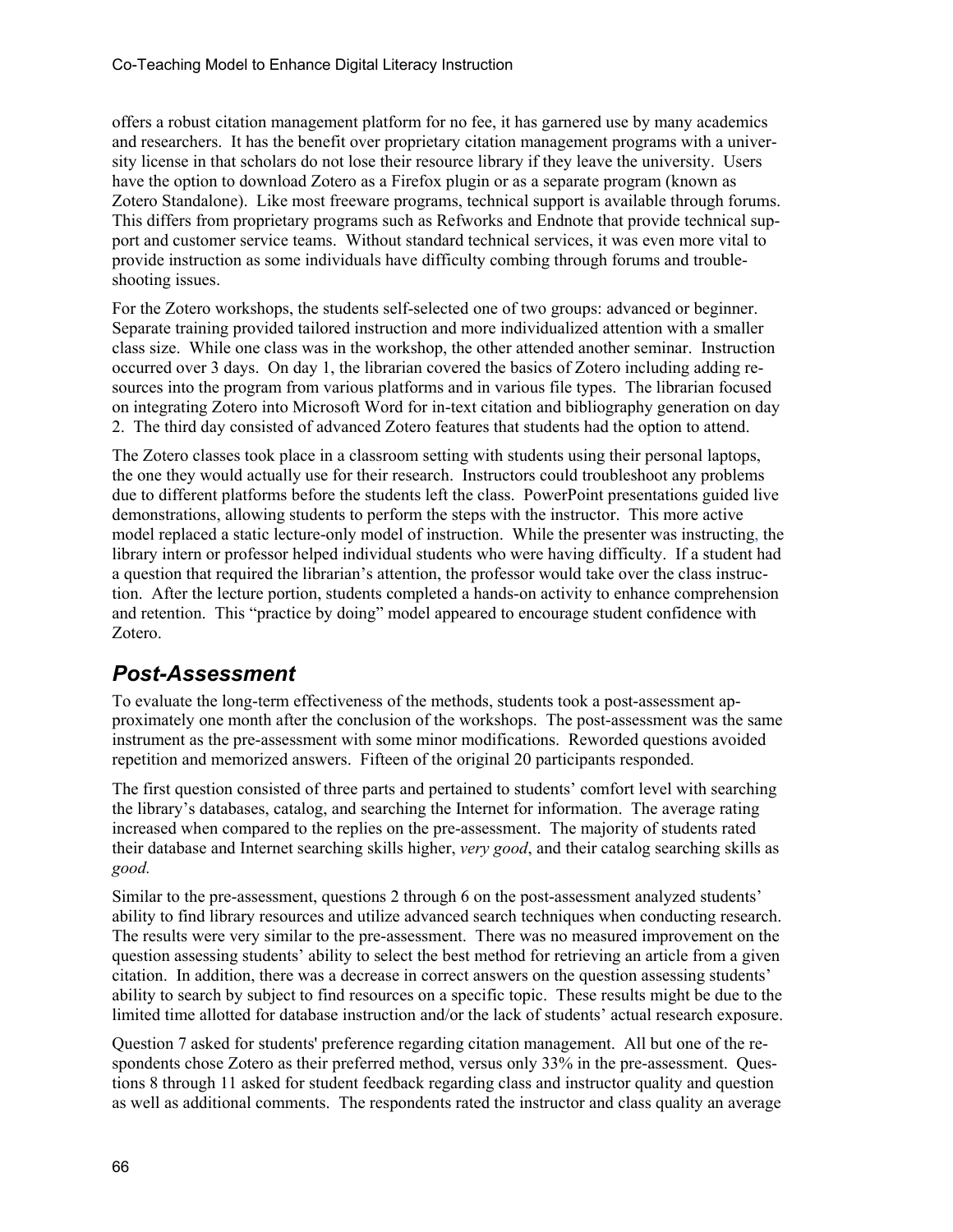score of 4 out of 5 (with 5 being the highest). In response to recommended workshop topics for the future, 2 students requested additional Zotero instruction be offered.

## *Follow-Up Assessment*

The instructors anticipated that students would continue to use Zotero during the fall semester for coursework. At the conclusion of the first fall semester, students completed a follow-up assessment. The follow-up assessment consisted of 1 question with 3 parts. Participants provided answers based on a sliding scale (see Table 2). The assessment was used to determine how often students use Zotero to gather and cite resources and how often they use library databases for their research. The majority of students (65%) used Zotero to gather and store resources either *often* or *all of the time*. Fifty-five percent used Zotero to cite sources either *often* or *all of the time*. Finally, 40% selected *never* or *rarely* when asked if they used Zotero's citation feature. All participants use the library databases for their research either *often* or *all of the time*.

| #              | <b>Question: During</b><br>your first semes-<br>ter at UMHB, did<br>you: | <b>Never</b> | Rarely | <b>Sometimes</b> | Often          | <b>All of the Time</b> | Mean |
|----------------|--------------------------------------------------------------------------|--------------|--------|------------------|----------------|------------------------|------|
|                | Use Zotero to<br>gather and store<br>your resources?                     |              | C      | 4                | 3              | 10                     | 3.95 |
| $\mathfrak{D}$ | Use Zotero to cite<br>your sources?                                      | 2            | 6      |                  | $\overline{2}$ | 9                      | 3.50 |
| 3              | Use library data-<br>bases for your re-<br>search?                       | $\theta$     | 0      | $\theta$         | $\overline{2}$ | 18                     | 4.90 |

#### **Table 2: Follow-Up Assessment (n=20)**

## *Follow-Up Workshop: Advanced Zotero*

Six months after the initial workshop offerings, the librarian and library intern co-taught an advanced one-hour Zotero workshop. Students again divided into beginner and advanced groups. The librarian gave a brief lecture for the first 20 minutes about some advanced Zotero features and the remainder of the class consisted of a question-and-answer time. Lecture topics included PDF annotating, creating group libraries for collaboration, and utilizing Google Scholar and World Cat for resource metadata retrieval. The advanced class expressed interest in the group folder feature and used the instruction independently to set up a cohort group folder before leaving the one-hour class.

#### *Findings*

The most significant finding was the increase in student use of the citation management software, Zotero, to manage digital information. On the pre-assessment, only 33% of students indicated that they would use a citation manager to keep track of articles, while on the follow-up assessment that percent increased to 93%. Interest in Zotero was so high the librarian and library intern held a follow-up workshop. The increase on the assessment results and interest in citation management instruction indicates that the co-teaching model was successful for teaching this component of digital literacy to doctoral students. In addition, student comfort searching a library data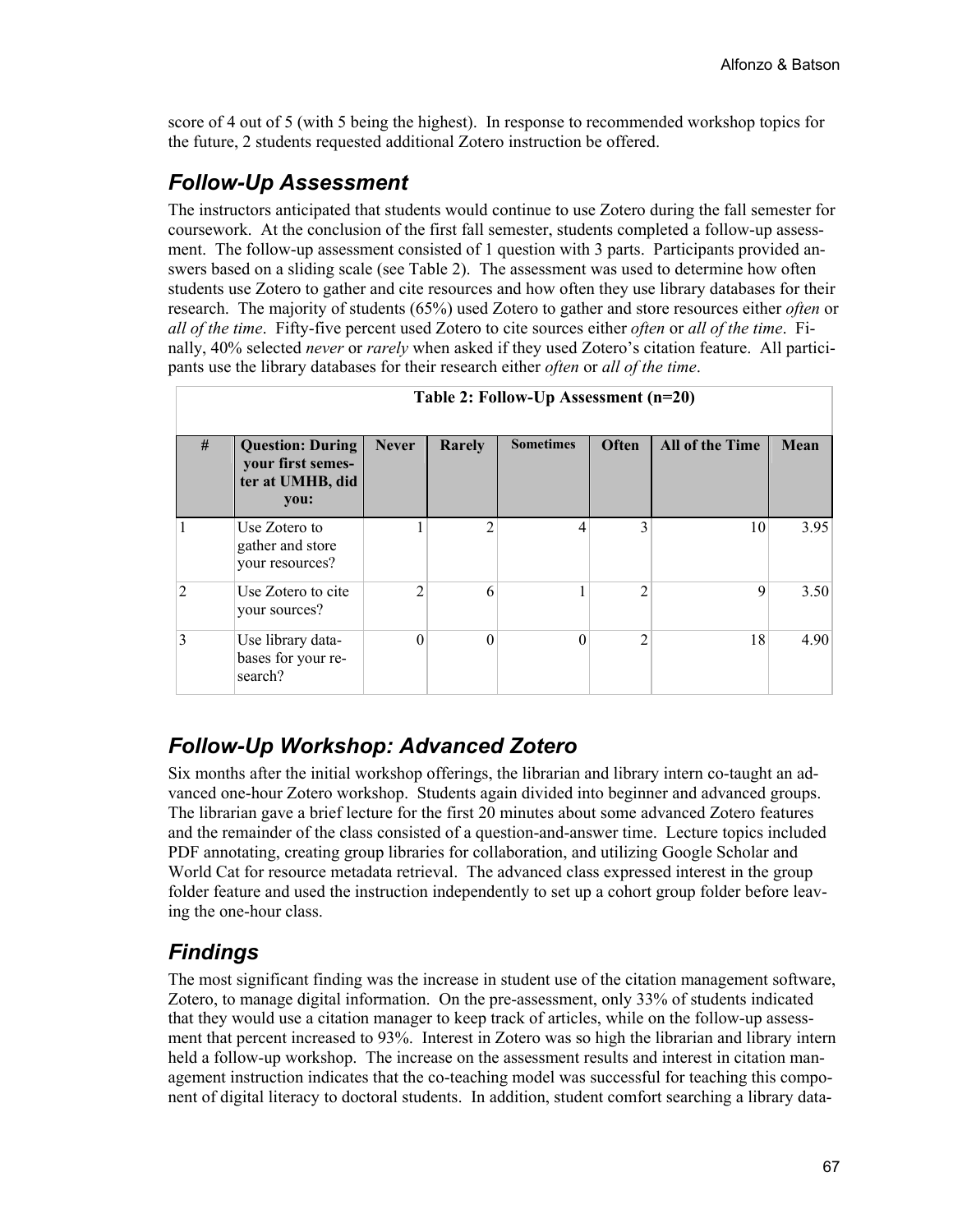base increased from an average of 6.17 out of 10 to 8.07 out of 10. Student comfort with the library catalog increased to a lesser extent, from 4.83 to 6.4. Although the instructors would prefer a greater degree of comfort with the databases and catalog, the increases occurred in spite of the relatively small proportion of the workshop dedicated to these skills. The greater flexibility during class instruction and individualized assistance to students who required the help that coteaching allowed were essential to these gains.

The instructors observed that the co-teaching model allowed for a smoother class flow, which allowed the instructors to provide effective digital literacy instruction and maximize the time spent teaching the digital tools required for digital literacy competency. The instructors also observed that the presence of more than one instructor increased one-on-one instruction for struggling students, allowing time for all students to learn the citation management technology. The librarian/professor collaboration, brought about by the co-teaching model, before the workshops provided the opportunity for tailored sessions that directly addressed the cohort's specific digital literacy needs.

The workshop format allowed additional time for digital literacy instruction than had been previously practiced, thereby allowing more time for software and database comprehension and use. Previously, incoming doctoral students attended either a 15-minute library presentation during orientation and/or a one-hour information literacy instructional session. The one-hour sessions did not allow adequate time to address all the aspects that needed to be covered. The hands-on activities seemed to increase student confidence and allow for more in-depth comprehension. Students' active involvement allowed for replicating and expanding on the information and techniques presented. The students left able to use the skills on their own computers. While the workshop format was an improvement from previous library instructional sessions, the time allotted for digital research was limited. Students attended the workshops prior to performing any doctoral research making difficult to create "point of need" database instruction.

# **Practical Implications and Limitations**

This was a preliminary, micro-level study, consisting of a small sample size  $(n=20)$  that was conducted for a limited period. Although some bias is possible due the qualitative nature of the assessments, the results indicate the potential of the co-teaching model and suggest that subsequent studies with larger sample sizes over longer periods would be beneficial. Although these individuals were already using technology in their daily work environment, some clearly lacked an understanding of the system software they were using and, while comfortable with familiar programs, were somewhat intimidated by new applications. It may be beneficial for students to have time to understand the particular operating system they are using. Students who are not as adept at using digital devices should receive instruction on how to use them.

After the workshops, students did not perform as well on the post-assessment questions dealing with advanced database searching as expected. There was no significant improvement on the results measuring students' ability to find library resources and utilize advanced search techniques when conducting research. Therefore, the authors recommend that doctoral students be provided with more in-depth research workshops in the future.

Even with the Zotero instruction and hands-on activities, some students did not fully understand Zotero's functionality. One student posed the question, "so what is Zotero good for then?" after being unable to retrieve an imported PDF article. The individual seemed to think of Zotero as a full-text cloud storage program similar to Dropbox, rather than a program that manages and stores citation data. The authors suggest offering a metadata or programming instructional session prior to citation management so students will have a better grasp of the digital technology they are us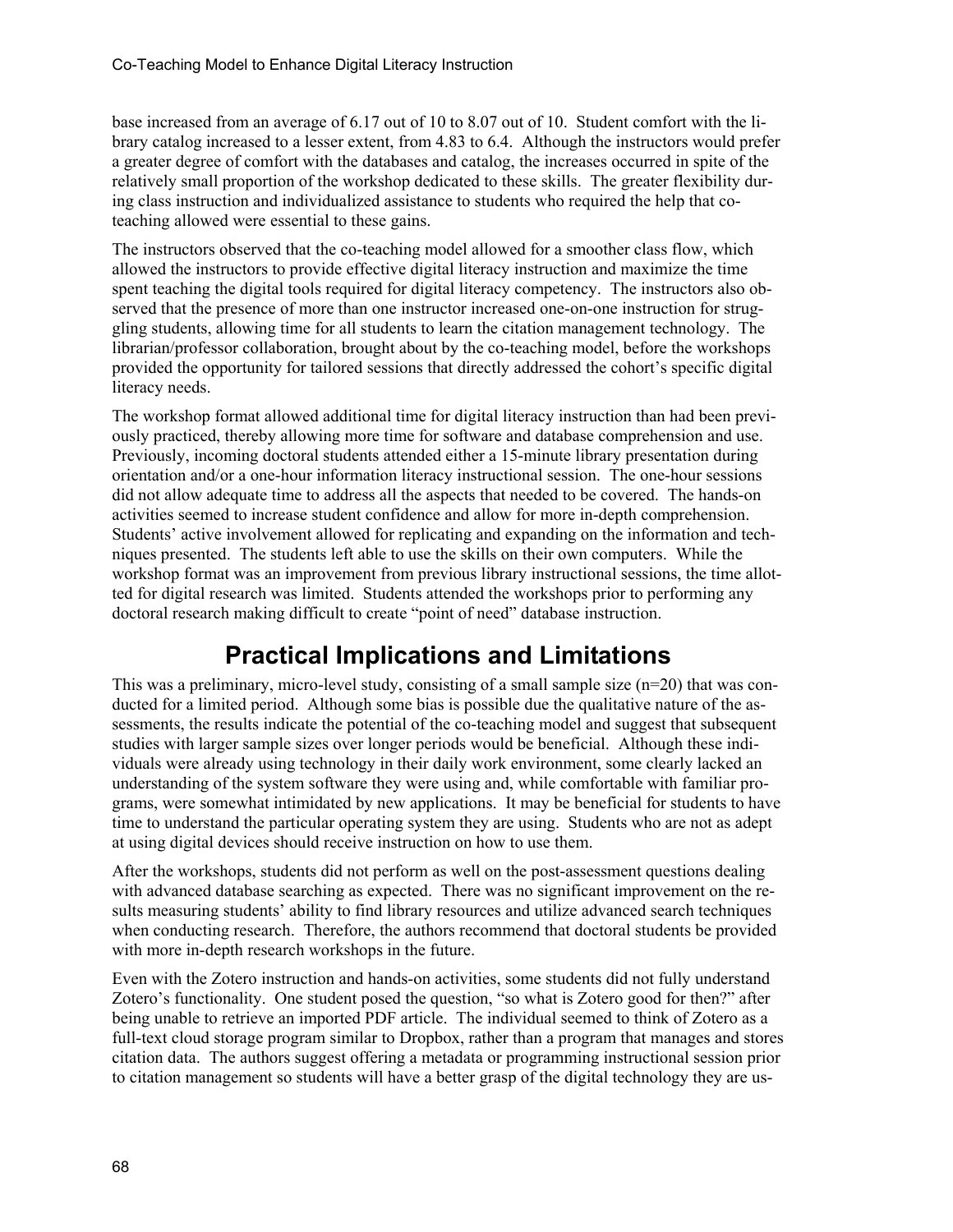ing. Students who are just beginning dissertation research need more time to understand metadata programming concepts in order to develop more efficient information retrieval skills.

A significant amount of time was spent answering questions related to different software programs and systems. Students attempted to download Zotero on their personal computers prior to the class, which resulted in some operating system and download confusion. The authors suggest that students download the software in class for citation management instruction.

During the follow-up workshop, the majority of the beginner group stated that, in general, they were using only the basic features of Zotero, including the in-text citation feature. Two individuals were using a proprietary citation management system because they found it more intuitive than Zotero. In contrast, most, if not all, of the advanced group were enthusiastic Zotero users. The authors suggest that the beginner group be offered additional time so they can become more comfortable with the digital technology being introduced. Students also voiced that the Zotero workshops would have been helpful earlier in their academic career. Students needed continued support for Zotero throughout the doctoral program, and not just for one session.

## **Suggestions for Future Research**

A similar study over a longer period, with a larger sample size, and across multiple disciplines would be beneficial. Basic programming instruction as it relates to citation management systems is another area where the research is lacking.

## **Conclusion**

Co-teaching offered significant benefits over the traditional one-hour library orientation session. The librarian, library intern, and professor team were able to focus on skills relevant to the doctoral students' advanced research needs. Students were able to familiarize themselves with new developments in academic databases. In particular, students learned how to use citation management software Zotero. The majority of students chose to use the program regularly, while some opted to use another citation management program. Since the goal was to teach students how to use citation management software for digital information management, this session was a success even if the students opted for a program other than Zotero.

The students who self-evaluated as less technologically competent were generally those that experienced the most frustration with Zotero and other digital literacy skills. These students would benefit significantly by an expanded workshop designed to increase their ability and confidence in using the digital literacy skills related to academic research. At a minimum, the students have an opportunity to develop a relationship with a librarian and can be encouraged to continue using that resource throughout their doctoral program.

For doctoral students to be successful, they need the digital literacy skills related to advanced research. Professors and librarians collaborating to co-teach digital literacy skills and tools give doctoral students a significant advantage in completing their studies with a minimum of frustration and wasted time.

## **Acknowledgements**

The authors would like to thank Christie Bledsoe, Ed.D., Assistant Professor, and Denise Karimkhani, MLS, at the University of Mary Hardin-Baylor for their support and encouragement in the preparation of this work. We would also like to thank Thomas Atwood, MLIS, Coordinator of Information Literacy & Library Instruction at the University of Toledo for his comments and suggestions throughout the writing of this manuscript, and the Research for College Librarianship Committee for providing the Research Coach program.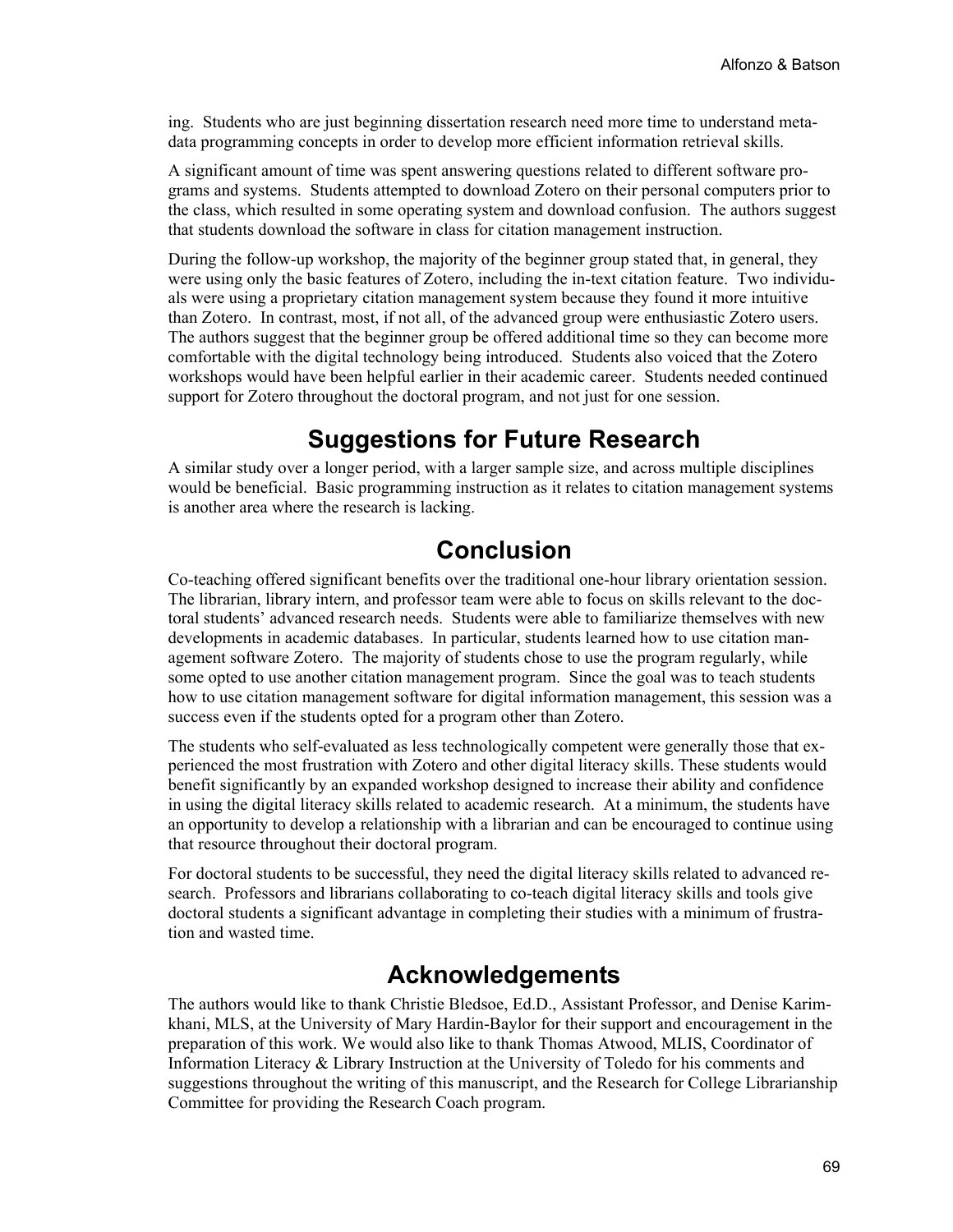## **References**

About. (n.d.). *Zotero.org*. Retrieved from http://www.zotero.org/about/

- American Library Association. (2013). Digital literacy, libraries and public policy. Washington, DC: Office for Information Technology Policy.
- Association of College & Research Libraries. (2000). Information literacy competency standards for higher education. *Association of College & Research Libraries*. Retrieved from <http://www.ala.org/acrl/standards/informationliteracycompetency>
- Badke, W. (2005). Can't get no respect: Helping faculty to understand the education power of information literacy. *Reference Librarian*, *43*(89/90), 63-80.
- Beile, P. (2008). Information literacy assessment: A review of objective and interpretive measures. In K. McFerrin, R. Weber, R. Carlsen, & D. Willis (Eds.), *Proceedings of Society for Information Technology & Teacher Education International Conference 2008* (pp. 1860-1867). Chesapeake, VA: AACE.
- Childress, D. (2011). Citation tools in academic libraries: Best practices for reference and instruction. *Reference & User Services Quarterly*, *51*(2), 143–152.
- Cooke, N. A. (2010). Becoming an androgogical librarian: Using library instruction as a tool to combat library anxiety and empower adult learners. *New Review of Academic Librarianship 16*, 208-227.
- DaCosta, J. (2010). Is there an information literacy skills gap to be bridged? An examination of faculty perceptions and activities relating to information literacy in the United States and England. *College & Research Libraries*, *71*(3), 203-222.
- Dreher, N., & Dreher, H. (2011). Empowering doctoral candidates in finding relevant concepts in a literature set. *International Journal of Doctoral Studies*, *6*, 33–49. Retrieved from <http://ijds.org/Volume6/IJDSv6p033-049Dreher324.pdf>
- Fernandez, P. (2012). Library values that interface with technology: Public service information professionals, Zotero, and open source software decision making. *Library Philosophy & Practice*, 1–11.
- Gullikson, S. (2006). Faculty perceptions of ACRL's information literacy competency standards for higher education. *The Journal of Academic Librarianship, 32*(6), 583-592.
- Hall, M., Nix, I., & Baker, K. (2013). Student experiences and perception of digital literacy skill development: engaging learners by design? *Electronic Journal of e-Learning*, *11*(3), 207-225.
- Johnson, L., Brown, M., & Becker, S. (2013). NMC horizons report: 2013 higher education edition. *The New Media Consortium.* Retrieved from <http://www.nmc.org/pdf/2013-horizon-report-HE.pdf>
- Kim, T. (2011). Building student proficiency with scientific literature using the Zotero reference manager platform. *Biochemistry & Molecular Biology Education*, *39*(6), 412–415.
- Medaille, A. & Shannon, S. (2012). Co-teaching relationships among librarians and other information professionals. *Collaborative Librarianship 4*(4), 132-148.
- Reitz, J. (2014). Reference management software. *Online Dictionary for Library and Information Science*.
- Tuñón, J. & Ramirez, L. (2010). ABD or EdD? A model of library training for distance doctoral students. *Part of a Special Issue: The Fourteenth Off-Campus Library Services Conference Proceedings: Part 2*, *50*(7/8), 989-996. doi:10.1080/01930826.2010.489004
- University of Mary Hardin-Baylor. (n.d.). Weekend cohort format. *Doctor of Education*. Retrieved from <http://graduate.umhb.edu/edd/alternative-delivery-format>
- Walker, B. (2013). Digital immigrants: An exploration of their technological knowledge and skill sets. (Order No. 3535412, Drexel University). *ProQuest Dissertations and Theses*, *162*. Retrieved from <http://search.proquest.com/docview/1282647647?accountid=7112>
- Walter, S. (2008). Librarians as teachers: A qualitative inquiry into professional identity. *College and Research Libraries*, *69*(1) 51-71.